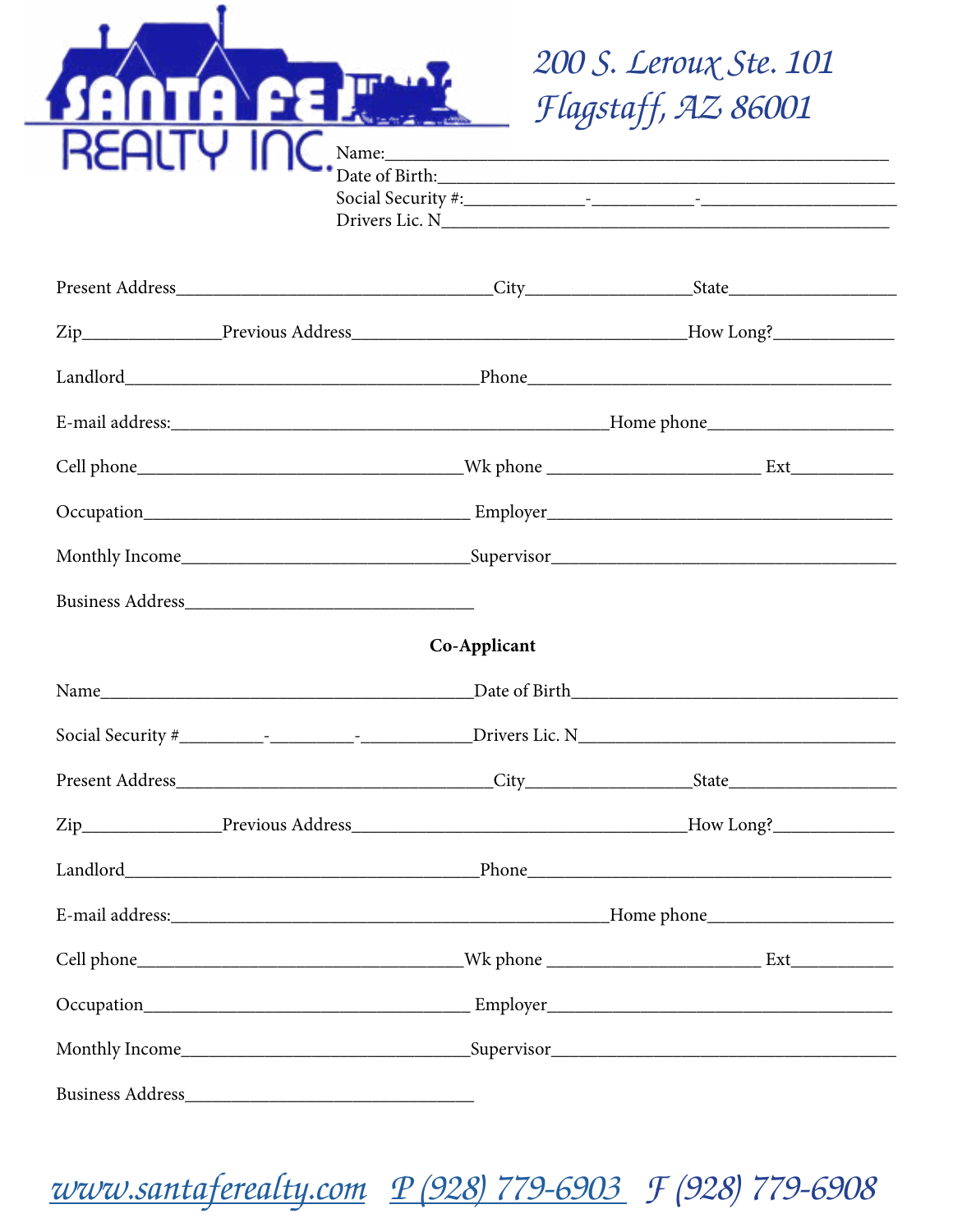

*200 S. Leroux Ste. 101 Flagstaff, AZ 86001*

|                                                                                                                                                                                                                                                                                                                        |            |                                            | Age                                                            |
|------------------------------------------------------------------------------------------------------------------------------------------------------------------------------------------------------------------------------------------------------------------------------------------------------------------------|------------|--------------------------------------------|----------------------------------------------------------------|
| Will there be smoking in the unit? $Y / N$                                                                                                                                                                                                                                                                             |            | Will you purchase renters insurance? Y / N |                                                                |
| Do you have a pet(s) $Y/N$                                                                                                                                                                                                                                                                                             |            |                                            |                                                                |
|                                                                                                                                                                                                                                                                                                                        |            |                                            | _Year:____________________Model:____________Color:____________ |
| Vehicle Make: Color: Color: Color: Color: Color: Color: Color: Color: Color: Color: Color: Color: Color: Color: Color: Color: Color: Color: Color: Color: Color: Color: Color: Color: Color: Color: Color: Color: Color: Color                                                                                         |            |                                            |                                                                |
| Vehicle Make: Color: Color: Color: Color: Color: Color: Color: Color: Color: Color: Color: Color: Color: Color: Color: Color: Color: Color: Color: Color: Color: Color: Color: Color: Color: Color: Color: Color: Color: Color                                                                                         |            |                                            |                                                                |
|                                                                                                                                                                                                                                                                                                                        | References |                                            |                                                                |
| <b>Bank References</b>                                                                                                                                                                                                                                                                                                 |            |                                            |                                                                |
| $1)$ Account #                                                                                                                                                                                                                                                                                                         |            |                                            |                                                                |
| 2) $\frac{1}{2}$ $\frac{1}{2}$ $\frac{1}{2}$ $\frac{1}{2}$ $\frac{1}{2}$ $\frac{1}{2}$ $\frac{1}{2}$ $\frac{1}{2}$ $\frac{1}{2}$ $\frac{1}{2}$ $\frac{1}{2}$ $\frac{1}{2}$ $\frac{1}{2}$ $\frac{1}{2}$ $\frac{1}{2}$ $\frac{1}{2}$ $\frac{1}{2}$ $\frac{1}{2}$ $\frac{1}{2}$ $\frac{1}{2}$ $\frac{1}{2}$ $\frac{1}{2}$ |            |                                            |                                                                |
| Personal References                                                                                                                                                                                                                                                                                                    |            |                                            |                                                                |
|                                                                                                                                                                                                                                                                                                                        |            |                                            |                                                                |
|                                                                                                                                                                                                                                                                                                                        |            |                                            |                                                                |
| Have you ever filed a petition for bankruptcy $\frac{Y}{N}$                                                                                                                                                                                                                                                            |            |                                            |                                                                |
| Have you been evicted from any tenancy? $\boxed{Y}$ $\boxed{N}$                                                                                                                                                                                                                                                        |            |                                            |                                                                |
| Have you been convicted of a crime! $\overline{Y}$ $\overline{N}$                                                                                                                                                                                                                                                      |            |                                            | If so, What?                                                   |
|                                                                                                                                                                                                                                                                                                                        |            |                                            |                                                                |

 *[www.santaferealty.com](http://www.santaferealty.com) [P \(928\) 779-6903](tel:(928)779-6903) F (928) 779-6908*

\_\_\_\_\_\_\_\_\_\_\_\_\_\_\_\_\_\_\_\_\_\_\_\_\_\_\_\_\_\_\_\_\_\_\_\_\_\_\_\_\_\_\_\_\_\_\_\_\_\_\_\_\_\_\_\_\_\_\_\_\_\_\_\_\_\_\_\_\_\_\_\_\_\_\_\_\_\_\_\_\_\_\_\_\_\_\_\_\_\_